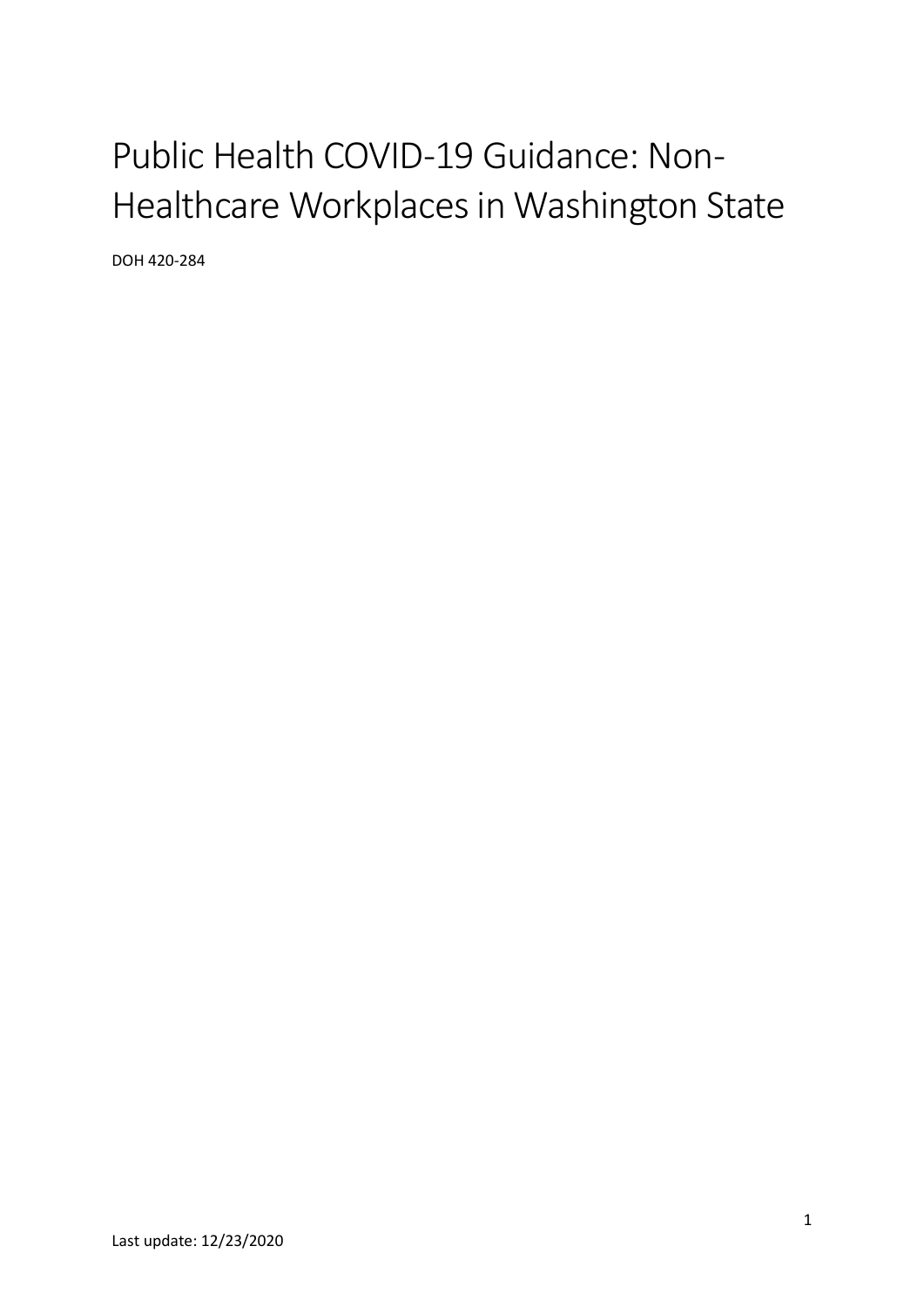# Contents

| $\mathbf{1}$ |     |  |  |  |  |
|--------------|-----|--|--|--|--|
| 2            |     |  |  |  |  |
|              | 2.1 |  |  |  |  |
|              | 2.2 |  |  |  |  |
|              | 2.3 |  |  |  |  |
|              | 2.4 |  |  |  |  |
| 3            |     |  |  |  |  |
|              | 3.1 |  |  |  |  |
|              | 3.2 |  |  |  |  |
|              | 3.3 |  |  |  |  |
|              | 3.4 |  |  |  |  |
|              | 3.5 |  |  |  |  |
|              | 3.6 |  |  |  |  |
|              | 3.7 |  |  |  |  |
|              | 3.8 |  |  |  |  |
| 4            |     |  |  |  |  |
|              | 4.1 |  |  |  |  |
| 5            |     |  |  |  |  |
| 6            |     |  |  |  |  |
| 7            |     |  |  |  |  |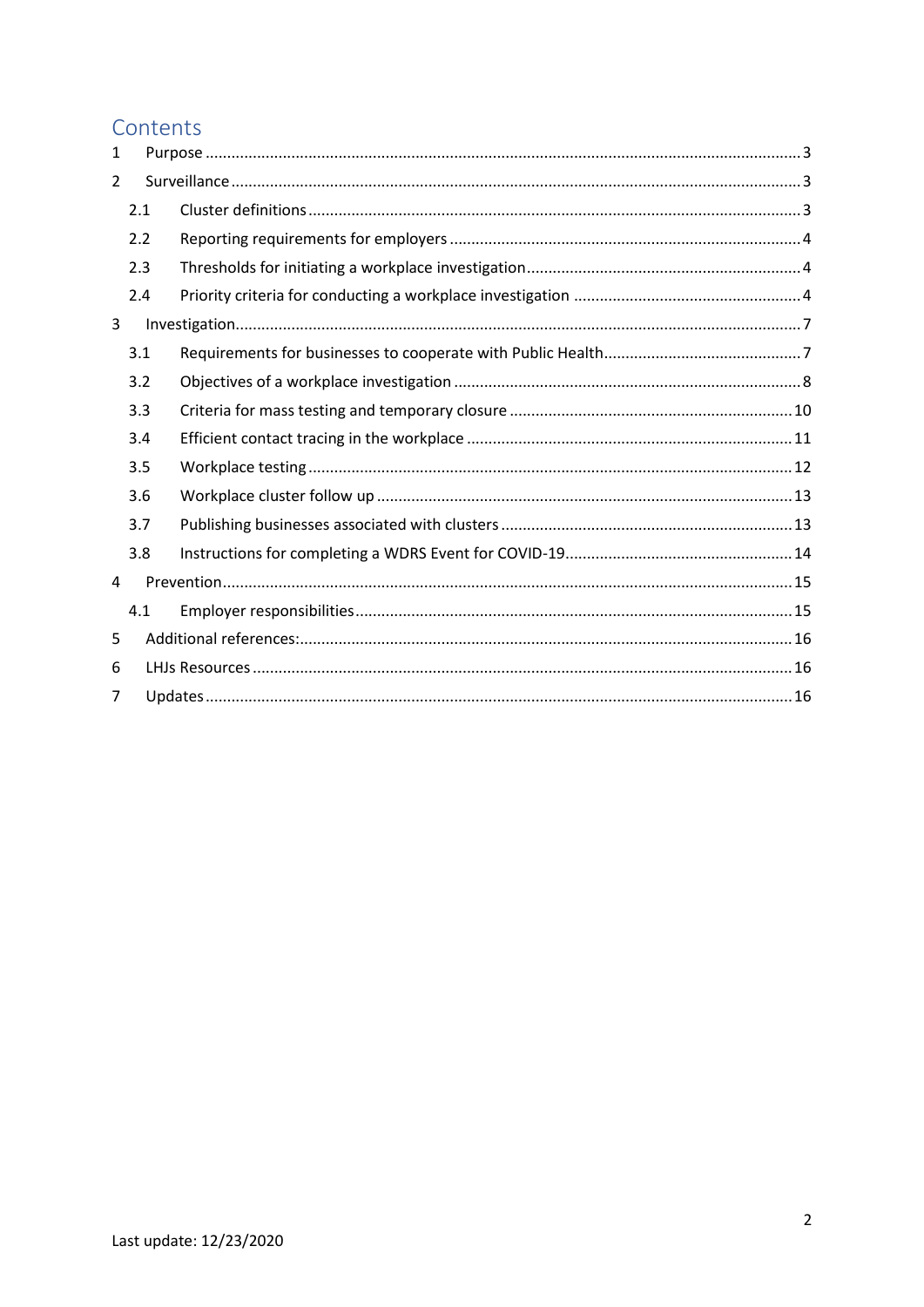# <span id="page-2-0"></span>1 Purpose

The purpose of this document is to provide Washington's Local Health Jurisdictions and Tribes with guidance on surveillance, prevention, investigation, and response to non-healthcare workplaces with one or more COVID-19-positive employees or customers/clients. Additional guidance for certain high-risk industries is available separately, including for [agricultural workers,](https://www.doh.wa.gov/Portals/1/Documents/1600/coronavirus/COVID-19GuidanceFarmAgriculturalWorkers.pdf) [food workers,](https://www.doh.wa.gov/Emergencies/NovelCoronavirusOutbreak2020COVID19/FoodWorkers) and [schools.](https://www.doh.wa.gov/Portals/1/Documents/1600/coronavirus/FallGuidanceK-12.pdf) This document will be updated as new evidence, or federal or state guidelines, are made available.

# <span id="page-2-1"></span>2 Surveillance

## <span id="page-2-2"></span>2.1 Cluster definitions

#### **Workplace cluster:**

- Two or more cases of laboratory-positive COVID-19 (PCR or antigen test), **AND**
- At least two cases have onsets within 14 days of each other, **AND**
- Plausible epi-link in the workplace (e.g., case-patients work on the same shift or in the same building, or benefit from employee sponsored transportation or housing), **AND**
- No other known epidemiological link outside of the workplace (e.g., case-patients do not share a household, and there is no epi-link suggesting transmission is more likely to have occurred during private carpooling or social interactions outside of the workplace).

#### **Community cluster:**

- Five or more cases of laboratory positive COVID-19 (PCR or antigen test), **AND**
- Plausible epi-link outside of the workplace or household (e.g., common event or venue), **AND**
- Cases had contact with each other for a period shorter than 2 days.

The intent of separating workplace from community clusters is to describe where exposures are occurring which can inform public health interventions. The workplace cluster definition excludes exposures occurring outside of the workplace, which are outside of the control of employers. The community cluster assumes a point source exposure to identify settings or events that lead to large, single source outbreaks.

**Cases arising from secondary transmissions of cases associated with the cluster should not be counted as part of that cluster** (see[: https://wwwnc.cdc.gov/eid/article/26/9/20-2272\\_article\)](https://wwwnc.cdc.gov/eid/article/26/9/20-2272_article). For example, A and B attend an event and become laboratory positive cases. C did not attend the event, but lives with B, and also becomes a confirmed case. A and B are counted in the cluster, but not C.

An outbreak can be classified as both a community and a workplace cluster; typically, where staff socialize outside of work. For example, if a restaurant has 3 staff working on the same shift and no other interactions with onset within 14 day, this should be counted as a workplace cluster of n=3. If another 4 staff or patrons are positive with suggestive point source exposure (e.g., staff or patrons socialized together), this become a community cluster of n=4.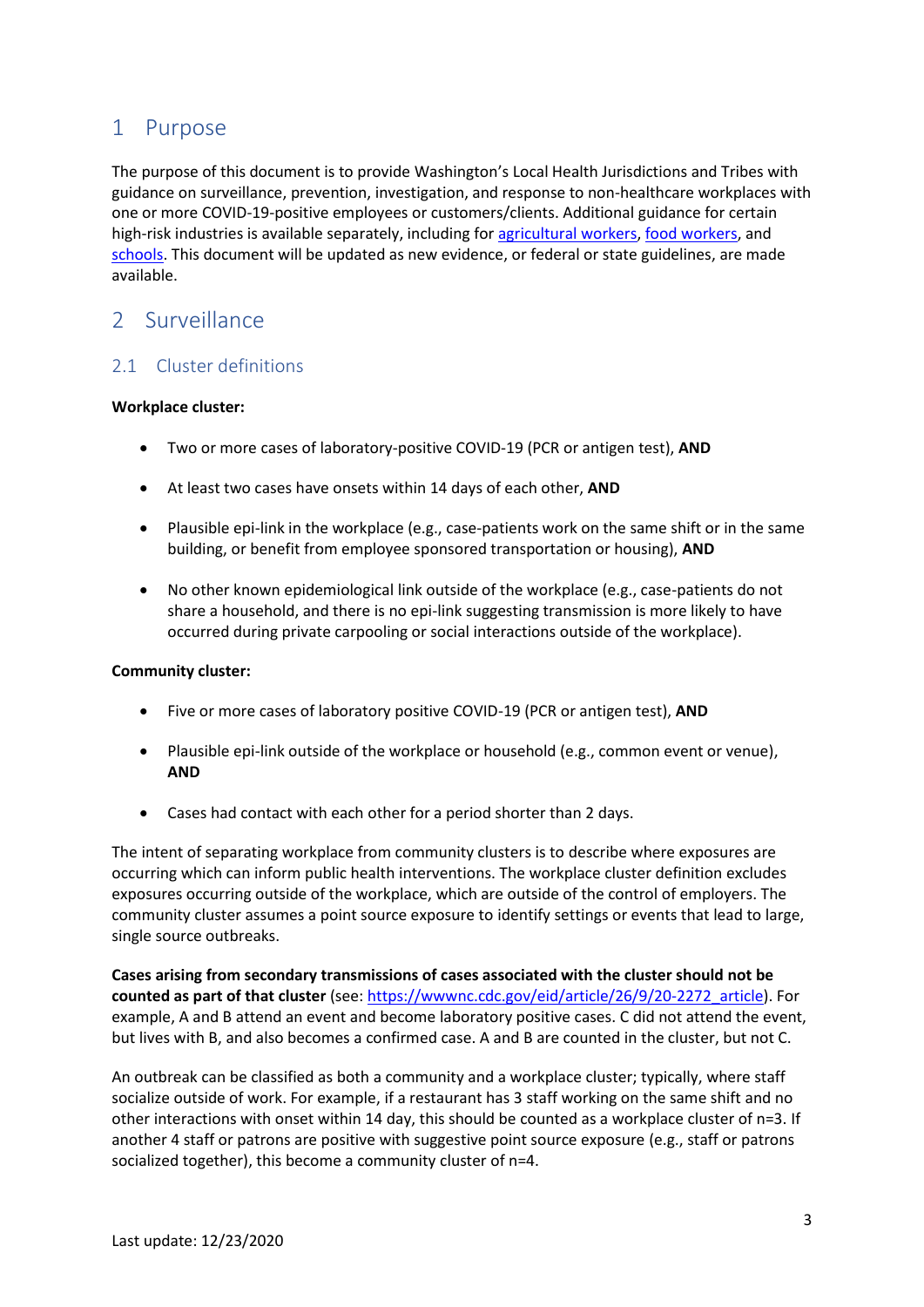## <span id="page-3-0"></span>2.2 Reporting requirements for employers

The [Governor's proclamation \(20](https://www.governor.wa.gov/sites/default/files/20-25.4%20-%20COVID-19%20Safe%20Start.pdf)-25.6) issued on July  $7<sup>th</sup>$ , 2020 requires all businesses to comply with the [Safe Start Washington](https://www.governor.wa.gov/sites/default/files/SafeStartPhasedReopening.pdf) plan. This includes notifying public health of *suspected workplace transmission OR of two or more employees who develop laboratory positive (PCR or antigen test) or suspected COVID-19 within a 14-day period*.

Public health local or tribal agencies with available capacity may require additional reporting requirements, including requiring all workplaces to notify public health if one or more COVIDpositive employee reports to work during their contagious period.

## <span id="page-3-1"></span>2.3 Thresholds for initiating a workplace investigation

Workplaces meeting the criteria below should be called by public health as soon as possible. Because these thresholds are likely to place increased demand on public health resources, investigators can be prioritized (see section 2.4. *Priority criteria for conducting a workplace investigation*).

#### **A) Workplaces with potential clusters**

• Workplace with ≥2 laboratory positive COVID-19 case-patients within 14 days.

#### **B) Workplaces where a case-patient went to work during their contagious period**

- Workplace with ≥1 laboratory positive COVID-19 case-patient, **AND**
- Case-patient reported being physically at workplace during their contagious period.

Workplaces where a case-patient went to work during their contagious period are identified during the case-patient interview. Workplaces with potential clusters are determined during review of the case line list or through automated geocoding of addresses. DOH is currently working to automate this process for case-patients interviewed by DOH.

Jurisdictions aware of workplaces meeting these thresholds but that are located in another jurisdiction should immediately inform the relevant jurisdiction, either directly or through DOH (206- 418-5500 or [COVIDData.IMT@doh.wa.gov\)](mailto:COVIDData.IMT@doh.wa.gov). Neighboring jurisdiction should also exchange contact information for the respective workplace investigations teams and be familiar with their reporting threshold and procedures to ensure rapid and relevant data flow.

## <span id="page-3-2"></span>2.4 Priority criteria for conducting a workplace investigation

Any workplace meeting the thresholds for initiating an investigation defined above should be called by a public health jurisdiction. If capacity precludes contacting all workplaces, public health can use the prioritization criteria below. It is important to note that most of these criteria are elicited during the case-patients interview<sup>1</sup> (if case-patient report being employed or volunteering), so that public health can prioritize without having to first contact the workplace.

<sup>1</sup> Changes to the case investigation interview form will come into effect with the CREST roll out.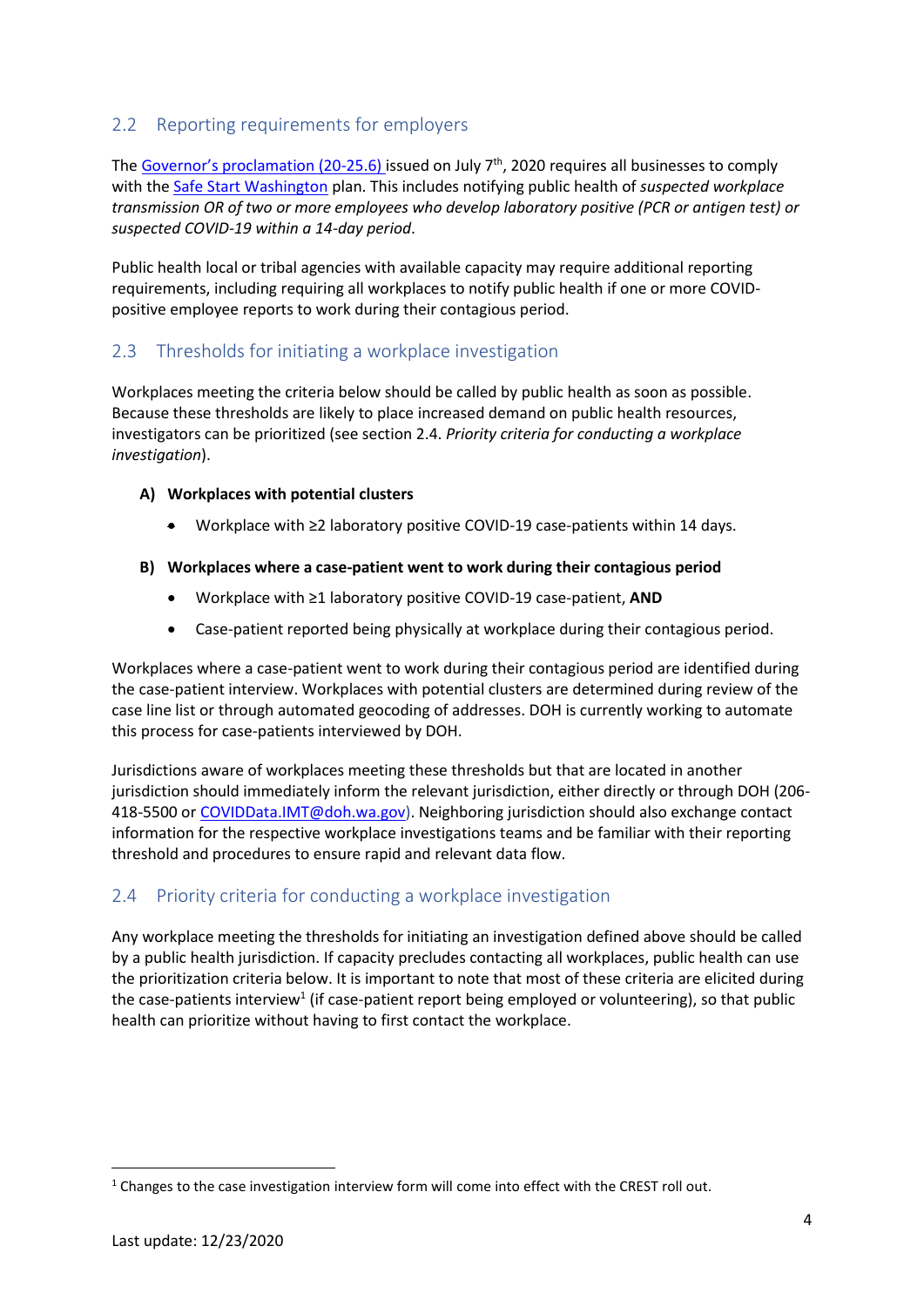## **Option #1: low, medium, and high priority rankings**

| <b>Condition #1</b>                                                                                                                       | <b>Logic</b> | <b>Condition #2</b>        | <b>Priority</b> |  |  |
|-------------------------------------------------------------------------------------------------------------------------------------------|--------------|----------------------------|-----------------|--|--|
| ≥2 laboratory positive (PCR or antigen<br>test) COVID-19 case-patients within<br>symptom onset within 14 days                             | <b>NA</b>    |                            | <b>HIGH</b>     |  |  |
| Case mentioned co-workers were<br>laboratory positive (PCR or antigen test)<br>or had COVID-like symptoms*                                | <b>NA</b>    |                            | <b>HIGH</b>     |  |  |
| Case-patient does not have phone<br>numbers for exposed co-workers/<br>customers during case interview*                                   | <b>NA</b>    |                            | <b>HIGH</b>     |  |  |
| Workplace with ≥1 laboratory positive (PCR or antigen test) case-patient reported going to work<br>while contagious AND any of the below: |              |                            |                 |  |  |
| <b>Condition #1</b>                                                                                                                       | <b>Logic</b> | <b>Condition #2</b>        | <b>Priority</b> |  |  |
| ≥5 potential close contacts with other co-                                                                                                |              |                            |                 |  |  |
| workers or customers*                                                                                                                     | <b>NA</b>    |                            | <b>HIGH</b>     |  |  |
| Industry types with likely high number of                                                                                                 |              |                            |                 |  |  |
| customers (bar/nightclub, childcare, K-12                                                                                                 |              |                            | <b>HIGH</b>     |  |  |
| schools, food service/restaurant, personal                                                                                                |              |                            |                 |  |  |
| care and service [hair, nails], place of<br>worship)*                                                                                     |              |                            |                 |  |  |
| Industry types with likely high number of                                                                                                 |              |                            |                 |  |  |
| customers (hotel, retail,                                                                                                                 |              |                            | <b>MEDIUM</b>   |  |  |
| transportation/shipping/delivery,                                                                                                         |              |                            |                 |  |  |
| leisure/hospitality/recreation)*                                                                                                          |              |                            |                 |  |  |
| Industry types with likely high number of                                                                                                 |              | Case-patient has concerns  |                 |  |  |
| customers (hotel, retail,                                                                                                                 | <b>AND</b>   | about absence of infection | <b>HIGH</b>     |  |  |
| transportation/shipping/delivery,                                                                                                         |              | control measures in the    |                 |  |  |
| leisure/hospitality/recreation)*                                                                                                          |              | workplace*                 |                 |  |  |
| Industry types with likely high-density                                                                                                   |              |                            |                 |  |  |
| workforce (agriculture/produce packing,                                                                                                   | <b>NA</b>    |                            | <b>HIGH</b>     |  |  |
| construction, fishing, manufacturing [food                                                                                                |              |                            |                 |  |  |
| and food-related], manufacturing [non-                                                                                                    |              |                            |                 |  |  |
| food])*                                                                                                                                   |              |                            |                 |  |  |
| Workplace involves a vulnerable or                                                                                                        |              |                            |                 |  |  |
| restricted population, such as a                                                                                                          | <b>NA</b>    |                            | <b>HIGH</b>     |  |  |
| correctional facility, contained behavioral                                                                                               |              |                            |                 |  |  |
| health unit, H2A housing, or shelter                                                                                                      |              |                            |                 |  |  |
| serving people experiencing                                                                                                               |              |                            |                 |  |  |
| homelessness*                                                                                                                             |              |                            |                 |  |  |
| Case patient reports working in close                                                                                                     |              |                            |                 |  |  |
| contact with other co-workers or                                                                                                          | <b>NA</b>    |                            | <b>MEDIUM</b>   |  |  |
| $cuts$ tomers*                                                                                                                            |              |                            |                 |  |  |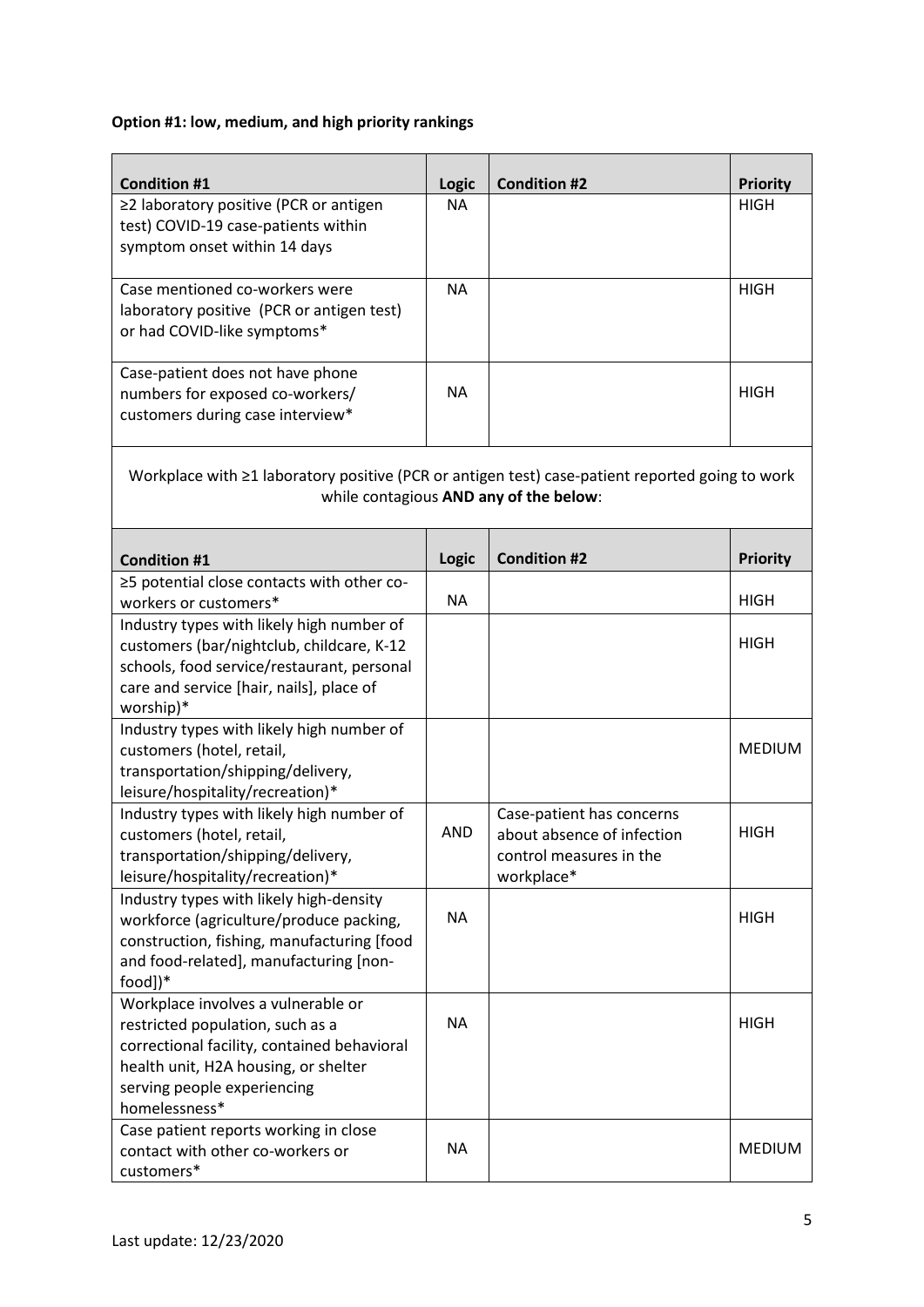| <b>Condition #1</b>                                                                                                                                                                                               | Logic      | <b>Condition #2</b>                                                                              | <b>Priority</b> |
|-------------------------------------------------------------------------------------------------------------------------------------------------------------------------------------------------------------------|------------|--------------------------------------------------------------------------------------------------|-----------------|
| Case patient reports working in close<br>contact with other co-workers or<br>customers*                                                                                                                           | <b>AND</b> | Case-patient has concerns<br>about absence of infection<br>control measures in the<br>workplace* | <b>HIGH</b>     |
| Case-patient has concerns about absence<br>of infection control measures in the<br>workplace*                                                                                                                     | <b>NA</b>  |                                                                                                  | <b>MEDIUM</b>   |
| Disproportionate number of the<br>workforce includes<br>People at higher risk of disease due<br>to age or underlying medical<br>conditions<br>People of color, ethnic populations<br>or other at-risk populations | <b>NA</b>  |                                                                                                  | <b>HIGH</b>     |
| Other concern flagged during the case<br>investigation*                                                                                                                                                           | NA.        |                                                                                                  | <b>MEDIUM</b>   |
| Workplace had a prior documented<br>COVID-19 outbreak                                                                                                                                                             | NА         |                                                                                                  | <b>MEDIUM</b>   |
| Anything not in this list                                                                                                                                                                                         |            |                                                                                                  |                 |

\*Question/variable is or will be added to the case investigation form.

### **Option #2: no priority rankings; a workplace meeting any of the following criteria is ranked as urgent**

- Any workplace with:
	- ≥2 laboratory positive (PCR or antigen test) COVID-19 case-patients within symptom onset within 14 days, **OR**
	- Case mentioned co-workers were COVID-19-positive or had COVID-19-like illness.
- Workplace with ≥1 laboratory positive (PCR or antigen test) case-patient(s) reported going to work while contagious **AND**
	- ≥5 potential close contacts with other co-workers or customers, **OR**
	- Case patient reports working in close contact with other co-workers or customers, **OR**
	- Case-patient does not have phone numbers for exposed co-workers/customers during case interview, **OR**
	- Industry types with likely high-density workforce (e.g.., agriculture/produce packing, construction, fishing, meat processing plants, and manufacturing), **OR**
	- Industry types with likely high number of customers (e.g., bar/nightclub, childcare, K-12 schools, food service/restaurant, hotel, personal care and service, place of worship, retail, public transportation), **OR**
	- Case-patient has concerns about absence of infection control measures in the workplace, **OR**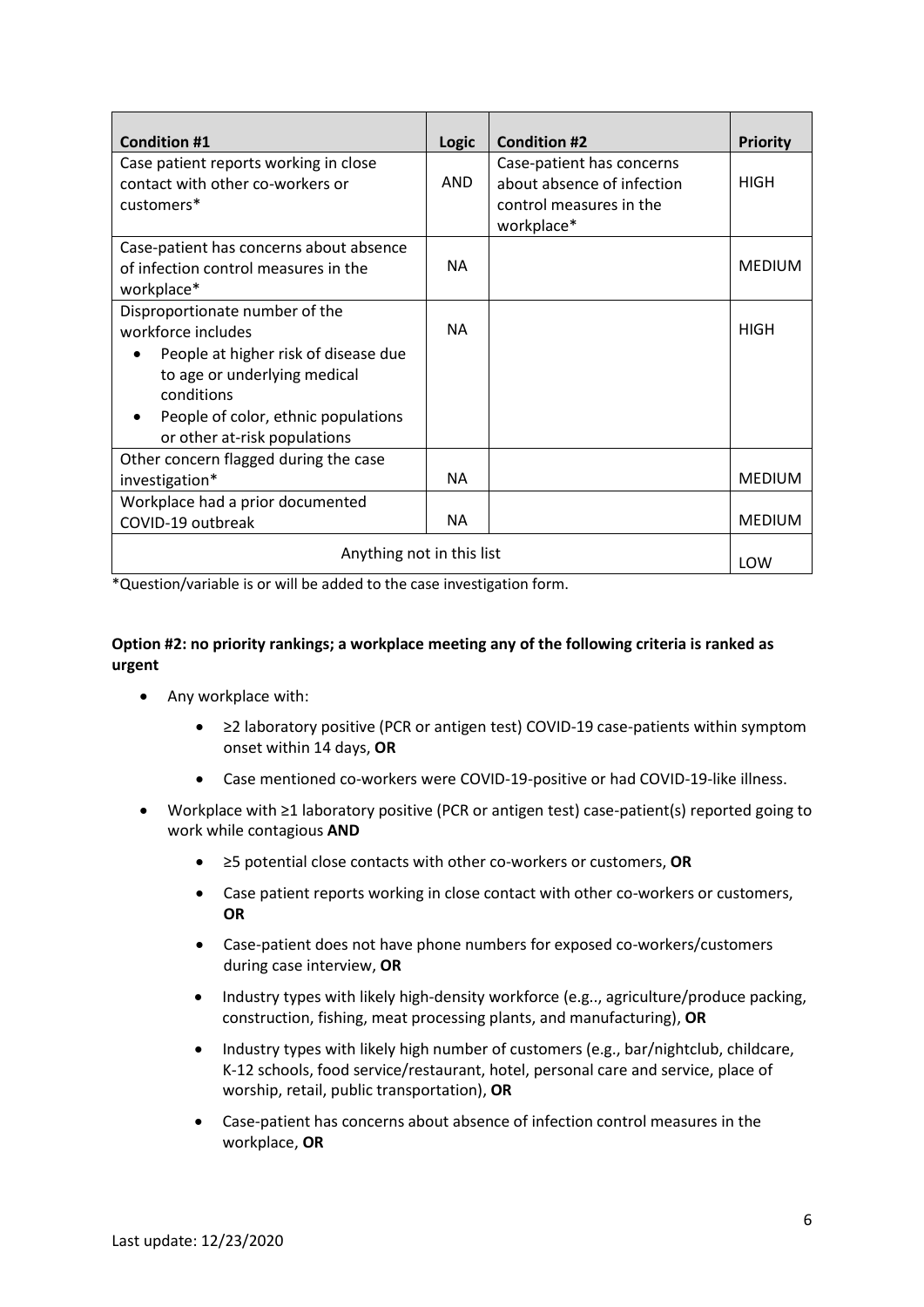- Workplace involves a vulnerable or restricted population, such as a correctional facility, contained behavioral health unit, H2A housing, or shelter serving people experiencing homelessness, **OR**
- Workplace had a prior documented COVID-19 outbreak, **OR**
- Disproportionate number of the workforce includes:
	- People at higher risk of disease due to age or underlying medical conditions, **OR**
	- People of color, ethnic populations and at-risk populations

## <span id="page-6-0"></span>3 Investigation

#### <span id="page-6-1"></span>3.1 Requirements for businesses to cooperate with Public Health

#### **[Governor's proclamatio](https://www.governor.wa.gov/sites/default/files/20-25.4%20-%20COVID-19%20Safe%20Start.pdf)n (20-25.6)**

The Governor's proclamation (20-25.6) issued on July 7<sup>th</sup>, 2020 requires all employers to *(a) cooperate with public health authorities in the investigation of cases, suspected cases, outbreaks, and suspected outbreaks of COVID-19; (b) cooperate with the implementation of infection control measures, including but not limited to isolation and quarantine and following the cleaning guidelines set by the CDC to deep clean and sanitize; (c) comply with all public health authority orders and directives; and (d) comply with all Department of Labor & Industries interpretive guidance, regulations, and rules and Department of Labor & Industries-administered statutes. As per the [Safe](https://www.governor.wa.gov/sites/default/files/SafeStartPhasedReopening.pdf)  [Start Washington plan,](https://www.governor.wa.gov/sites/default/files/SafeStartPhasedReopening.pdf) employers are also required to cooperate with public health authorities by: (e) returning phone calls within 4 hours; (f) meeting with public health officials promptly and answering questions from public health officials to help determine if and where transmission might be occurring in the work place; (g) sharing lists of employees with their contact information and other relevant documents, if requested; (h) allowing immediate and unfettered access to any work place and facility, as well as to all employees without threatened or actual retaliation against those employees; (i) following public health recommendations for testing and disease control measures; and (j) engaging in respectful and productive conversations regarding public health interactions.*

#### **[L&I Emergency ruling CR-103E](https://www.lni.wa.gov/rulemaking-activity/) – COVID-19 Prohibited Business Activities and Conditions for Operations**

*The Division of Occupational Safety and Health (DOSH) has also issued an emergency rulemaking (CR-103E) – COVID-19 Prohibited Business Activities and Conditions for Operations) whereby employers must comply with all conditions for operation required by emergency proclamation, including Safe Start phased reopening requirements for all business and any industry specific requirements. This emergency rule addresses circumstances where businesses are prohibited from operating or where there are restrictions operating or conducting business activities. This emergency rule ensures clarity that restrictions and conditions on business activities under the Stay Home, Stay Healthy order are also health and safety requirements and that employers can be subject to a citation and monetary penalties by failing to comply with the Governor's proclamations.*

#### **[WAC 246-101-425](https://app.leg.wa.gov/wac/default.aspx?cite=246-101-425)**

*Washington Administrative Code (WAC) 246-101-425 gives responsibilities of the general public related to communicable disease control.*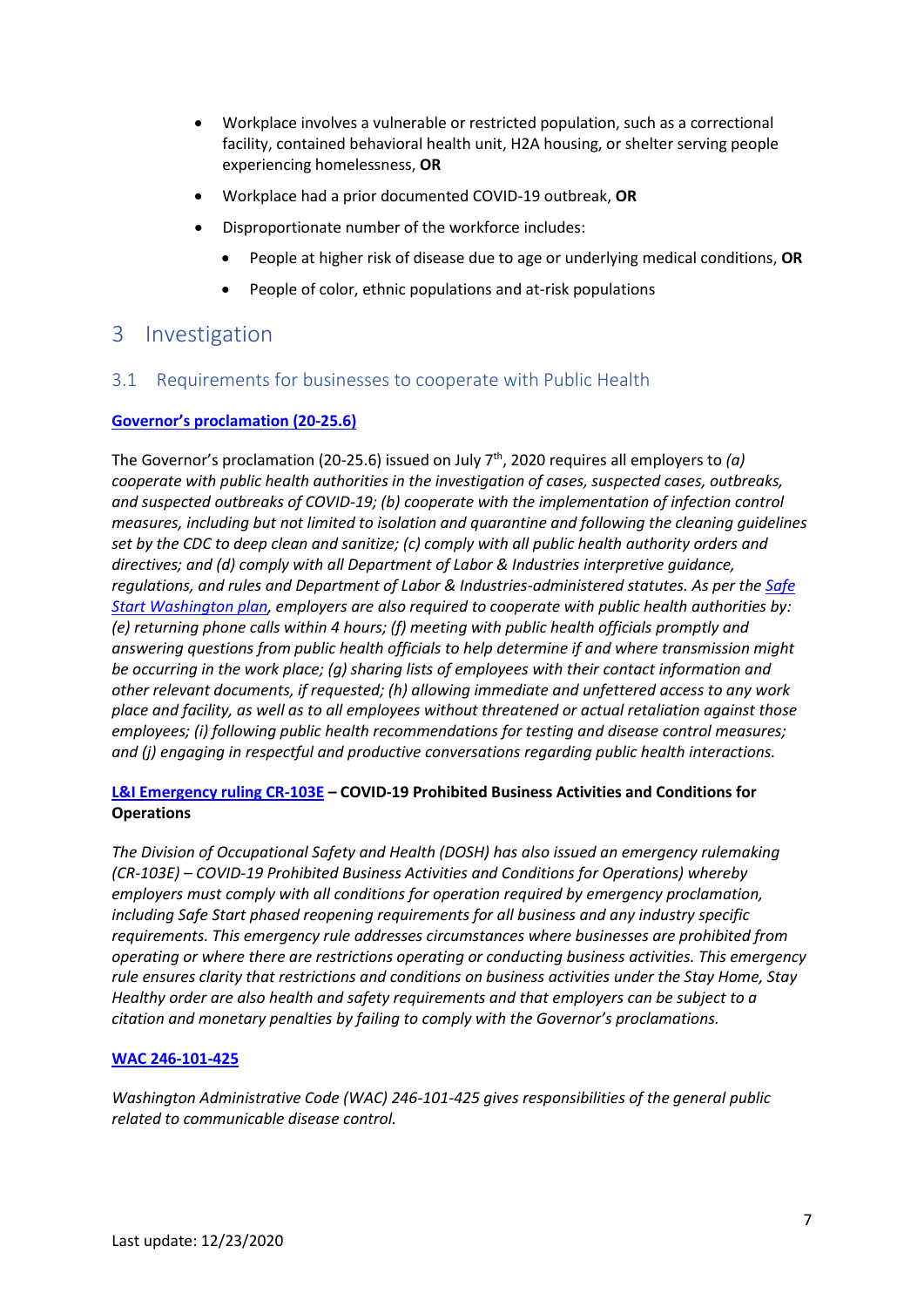*(1) Members of the general public shall:*

*(a) Cooperate with public health authorities in the investigation of cases, suspected cases, outbreaks, and suspected outbreaks of notifiable conditions or other communicable diseases; and*

*(b) Cooperate with the implementation of infection control measures, including isolation and quarantine.*

*(2) Members of the general public may notify the local health department of any case, suspected case, outbreak, or potential outbreak of communicable disease.* 

## <span id="page-7-0"></span>3.2 Objectives of a workplace investigation

The objectives of a workplace investigation are outlined below. Because each workplace is unique in terms of its workforce, risk of transmission within the workplace, and capacity to implement recommendations to reduce workplace transmission, investigators must be flexible in their approach and should use their judgement to determine when more in-depth investigations are needed.

Based on the cluster epidemiology, prevention and control measures introduced by the workplace, and business type, public health should evaluate the need for mass testing or temporary closure. See Section 4.3. *Criteria for mass testing and temporary closure*.

#### **(i) Confirm the number of probable and confirmed cases**

Not all probable and confirmed cases (employees and customers) will be known to public health at the time of the phone interview. This might be because of a delay in laboratory reporting and casepatient interview, or if employment history was incorrectly ascertained during the interview with the case-patient. Thus, employers might be aware of additional cases at the time of initial contact with public health.

#### **(ii) Perform contact elicitation by working with the employer**

It is assumed that case-patients do not always provide all their workplace contacts (i.e., co-workers and customers) during their interview. This is because case-patients might be unwilling or unable to provide contact information for people outside of their close social network. Public health should therefore work with employers to elicit workplace contacts. See Section 3.4. *Efficient contact tracing in the workplace*.

#### **(iii) Ensure that employers have implemented control measures**

A checklist for employers to go through when an employee went to work while contagious is available [here.](https://www.doh.wa.gov/Portals/1/Documents/1600/coronavirus/Checklist-BusinessesSuspectedConfirmedCasesCOVID-19.pdf) Briefly, these steps include:

- [Cleaning and disinfecting](https://www.cdc.gov/coronavirus/2019-ncov/community/disinfecting-building-facility.html) areas frequented by confirmed and probable case-patients, noting that cleaning and disinfection is not necessary if more than 7 days have passed since the person who is sick visited or used the facility.
- Immediately send employees who are confirmed and probable case-patients home for isolation, and refer probable cases for testing.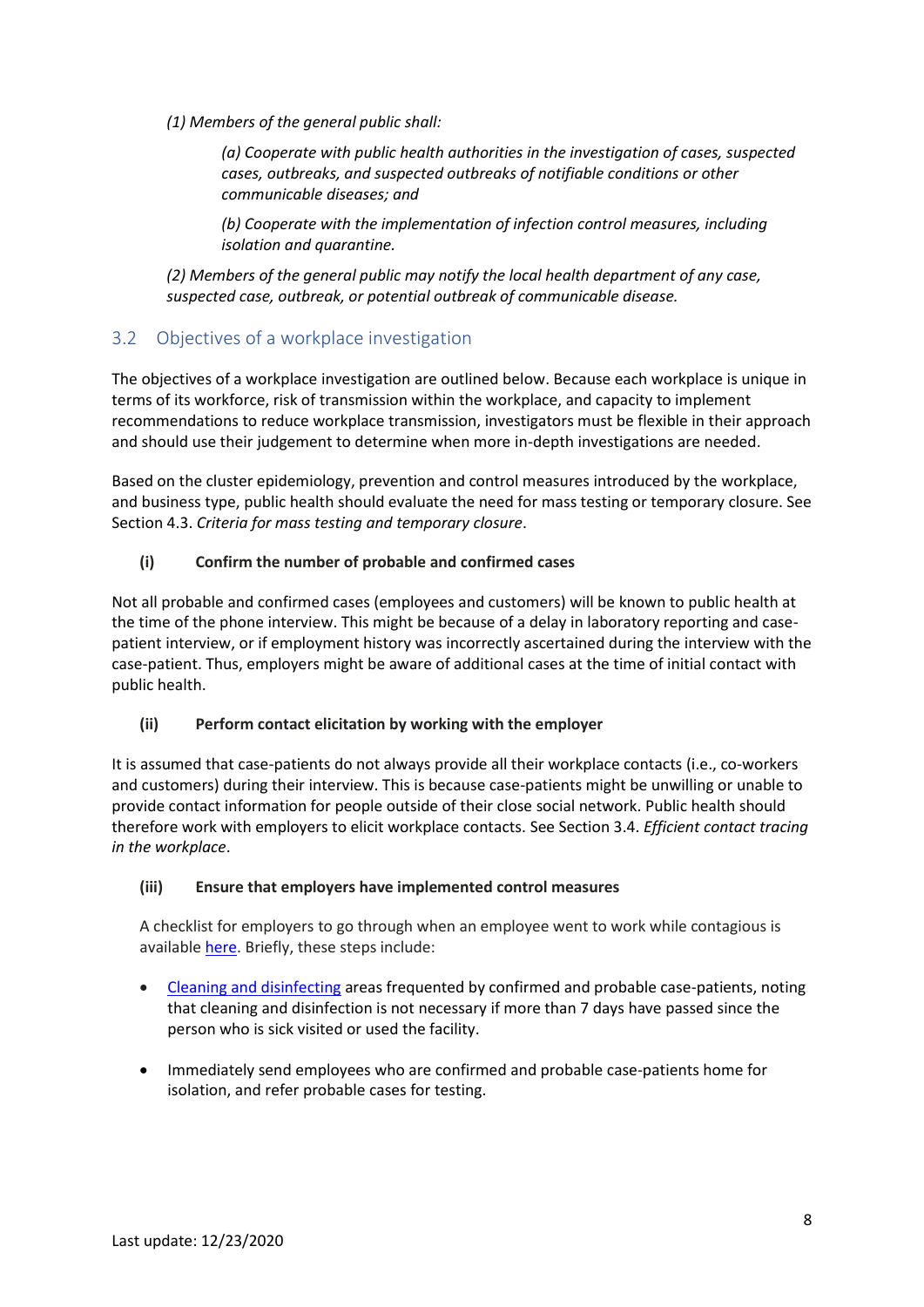- Provide employees who are exposed contacts with the following information:
	- 1. Stay in quarantine for 14 days after your last contact. **This is the safest option**. Monitor your symptoms during this time, and if you have any COVID-19 symptoms during the 14 days, get tested. Certain high-risk settings or groups **should** use the 14-day quarantine option:
		- **People who have recently been in [countries where the new variant of](https://gcc02.safelinks.protection.outlook.com/?url=https%3A%2F%2Flnks.gd%2Fl%2FeyJhbGciOiJIUzI1NiJ9.eyJidWxsZXRpbl9saW5rX2lkIjoxMDQsInVyaSI6ImJwMjpjbGljayIsImJ1bGxldGluX2lkIjoiMjAyMDEyMjIuMzI0MDY4NTEiLCJ1cmwiOiJodHRwczovL3d3dy5kb2gud2EuZ292L0VtZXJnZW5jaWVzL0NPVklEMTkvVHJhdmVsIn0.390ArBI-oYlDQHtLgzv0EGvJKpgfPC-g0vtjqMrM2SY%2Fs%2F978265154%2Fbr%2F92286129795-l&data=04%7C01%7CMarcia.Goldoft%40DOH.WA.GOV%7Ced873a1bdbfc4ae460be08d8a7193da1%7C11d0e217264e400a8ba057dcc127d72d%7C0%7C0%7C637443074143841626%7CUnknown%7CTWFpbGZsb3d8eyJWIjoiMC4wLjAwMDAiLCJQIjoiV2luMzIiLCJBTiI6Ik1haWwiLCJXVCI6Mn0%3D%7C1000&sdata=B7XYw4YAcCKbEFx%2FA0kzNAVgnV582cPt34ZuMkhhuIk%3D&reserved=0)  [the SARS-CoV-2 virus, 501Y.V, has been identified](https://gcc02.safelinks.protection.outlook.com/?url=https%3A%2F%2Flnks.gd%2Fl%2FeyJhbGciOiJIUzI1NiJ9.eyJidWxsZXRpbl9saW5rX2lkIjoxMDQsInVyaSI6ImJwMjpjbGljayIsImJ1bGxldGluX2lkIjoiMjAyMDEyMjIuMzI0MDY4NTEiLCJ1cmwiOiJodHRwczovL3d3dy5kb2gud2EuZ292L0VtZXJnZW5jaWVzL0NPVklEMTkvVHJhdmVsIn0.390ArBI-oYlDQHtLgzv0EGvJKpgfPC-g0vtjqMrM2SY%2Fs%2F978265154%2Fbr%2F92286129795-l&data=04%7C01%7CMarcia.Goldoft%40DOH.WA.GOV%7Ced873a1bdbfc4ae460be08d8a7193da1%7C11d0e217264e400a8ba057dcc127d72d%7C0%7C0%7C637443074143841626%7CUnknown%7CTWFpbGZsb3d8eyJWIjoiMC4wLjAwMDAiLCJQIjoiV2luMzIiLCJBTiI6Ik1haWwiLCJXVCI6Mn0%3D%7C1000&sdata=B7XYw4YAcCKbEFx%2FA0kzNAVgnV582cPt34ZuMkhhuIk%3D&reserved=0)** [\(https://www.doh.wa.gov/Emergencies/COVID19/Travel\)](https://www.doh.wa.gov/Emergencies/COVID19/Travel)
		- People who work or stay in a correctional facility,
		- People who work or stay in a shelter or transitional housing
		- People who live in communal housing such as dormitories, fraternities or sororities
		- People who work in crowded work situations where physical distancing is impossible due to the nature of the work such as in a warehouse or factory
		- People who work on fishing or seafood processing vessels
	- 2. If this is not possible, stay in quarantine for 10 days after your last contact, without additional testing. If you have any COVID-19 symptoms during the 10 days, stay in quarantine the full 14 days and get tested. Keep watching for symptoms until day 14.
	- 3. Under special circumstances it may be possible to end quarantine after 7 full days beginning after your last contact *and* after receiving a negative result from a test (get tested no sooner than 48 hours before ending quarantine.) *This will depend on availability of testing resources.* Keep watching for symptoms until day 14.

Note: consult with your local health jurisdiction to determine the best option for your individual circumstances.

- Asymptomatic exposed employees working in critical infrastructure may continue to work according to [federal](https://www.cdc.gov/coronavirus/2019-ncov/community/critical-infrastructure-sectors.html) an[d state guidance](https://lni.wa.gov/safety-health/safety-rules/enforcement-policies/DD170.pdf) as a last resort and only in limited circumstances, such as when cessation of operations of a facility may cause serious harm or danger to the public health or safety. Requirements for allowing asymptomatic exposed employees working in critical infrastructure to continue going to work include:
	- o [Daily symptom screening for all workers](https://www.doh.wa.gov/Portals/1/Documents/1600/coronavirus/Employervisitorscreeningguidance.pdf)
	- o Cloth face coverings or masks are used by all workers
	- o Physical distancing measures are in place
	- o Frequent cleaning [and disinfection](https://www.cdc.gov/coronavirus/2019-ncov/community/disinfecting-building-facility.html) of the workspace
	- $\circ$  In addition, jurisdictions may decide that exposed asymptomatic employees working in critical infrastructure may only return to work if :
		- Employee has a negative test result (with same testing considerations as above)
		- Workplace lacks adequate workforce to cover for exposed contacts
		- Employer receives express permission from the jurisdiction upon review of the prevention and control measures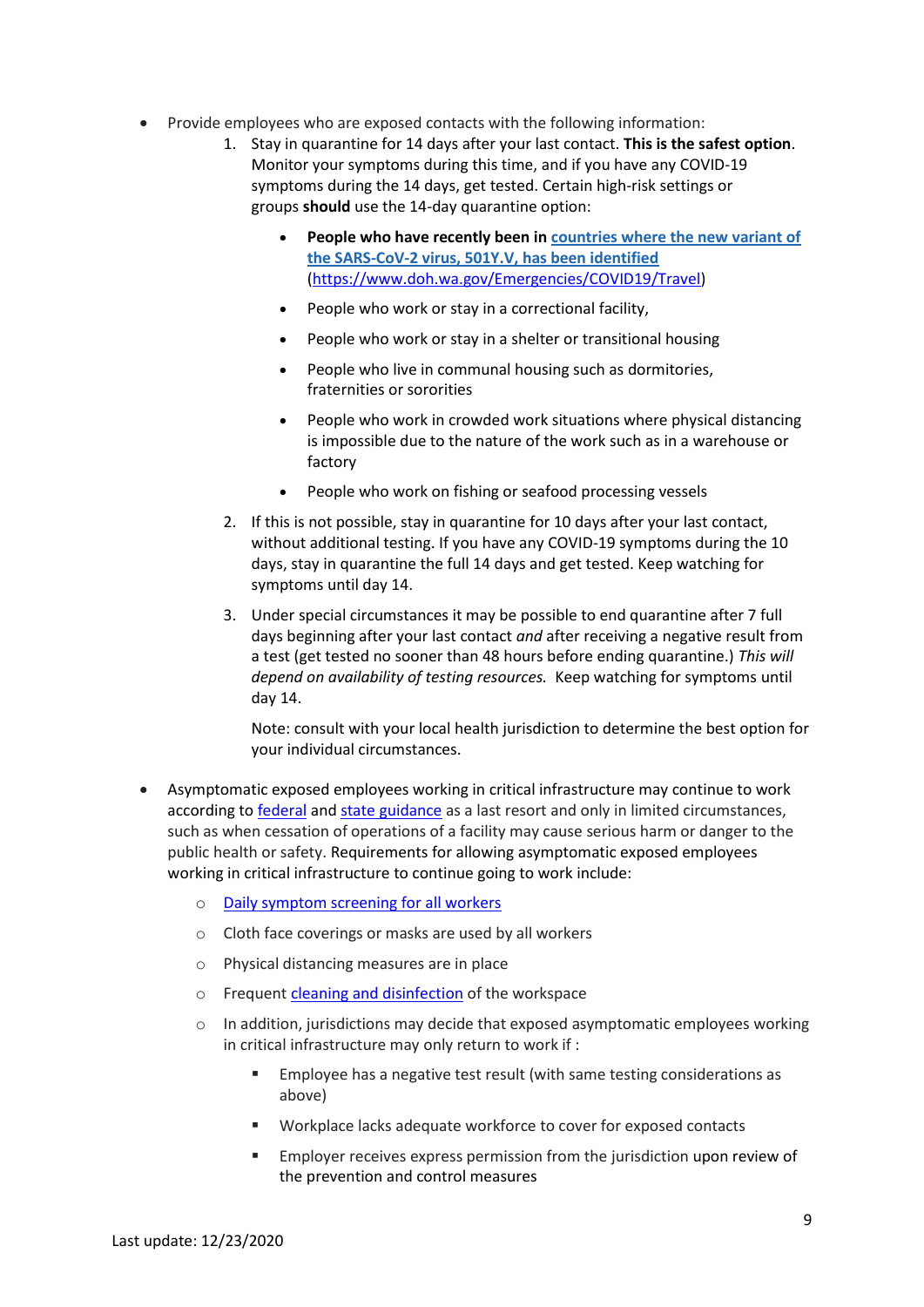- Understand return to work conditions: th[e symptom-based strategy](https://www.cdc.gov/coronavirus/2019-ncov/hcp/duration-isolation.html) is currently used to determine when COVID-19-positive individuals can discontinue isolation. CDC recommends that isolation and precautions can generally be discontinued 10 days after symptom onset and resolution of fever for at least 24 hours, without the use of fever-reducing medications, and with improvement of other symptoms. Illness onset is defined as the date symptoms begin. Recovery is defined as resolution of fever without the use of fever-reducing medications with progressive improvement or resolution of other symptoms.
- Exclude vulnerable employees at higher risk for serious illness from workplaces/facilities until 28 days have passed from the date of symptom of the last known case associated with the cluster.

#### **(iv) Assess steps that business has taken to prevent further workplace transmission**

Businesses should adhere with the [Safe Start Washington Phased Reopening County-By-County](https://www.governor.wa.gov/sites/default/files/SafeStartPhasedReopening.pdf) plan See Section 4*. Prevention*.

#### **(v) Provide technical assistance when necessary**

- See Section 4. *Prevention*. In addition, L&I's [Consultation Program](https://www.lni.wa.gov/safety-health/preventing-injuries-illnesses/request-consultation/) offers confidential, no-fee, professional advice and assistance to Washington businesses. Contact information for the Department of Labor & Industries Occupational Safety & Health compliance managers is in the appendix.
- Mass testing: see Section 3.5 *Testing*

#### <span id="page-9-0"></span>3.3 Criteria for mass testing and temporary closure

Based on the epidemiology, prevention and control measures introduced by the workplace, and business type, public health can decide if mass testing or temporarily closure is warranted. The below criteria are intended as a guide only.

| <b>Severity level:</b>                                               | A           | B          |           |  |
|----------------------------------------------------------------------|-------------|------------|-----------|--|
|                                                                      |             |            |           |  |
| <b>Transmission</b>                                                  |             |            |           |  |
|                                                                      |             |            |           |  |
| Number of cases (workplace transmission)                             | $\geq$      | $5 - 8$    | $<$ 5     |  |
|                                                                      |             |            |           |  |
| <b>Attack rate (excluding telework)</b>                              | $\geq 10\%$ | $5 - 10%$  | $<$ 5%    |  |
|                                                                      |             |            |           |  |
| <b>Generation of cases</b>                                           | 3           | 2          | 1         |  |
|                                                                      |             |            |           |  |
| <b>Risk factors</b>                                                  |             |            |           |  |
|                                                                      |             |            |           |  |
| Infection prevention and COVID-19 response plan                      | Inadequate  | Adequate   | Excellent |  |
|                                                                      |             |            |           |  |
| Vulnerable population (medical <sup>1</sup> or social <sup>2</sup> ) | Yes         | <b>Yes</b> | No.       |  |
|                                                                      |             |            |           |  |
| Risk of workplace <sup>3</sup> or community (e.g., customers) spread | Yes         | Yes        | No        |  |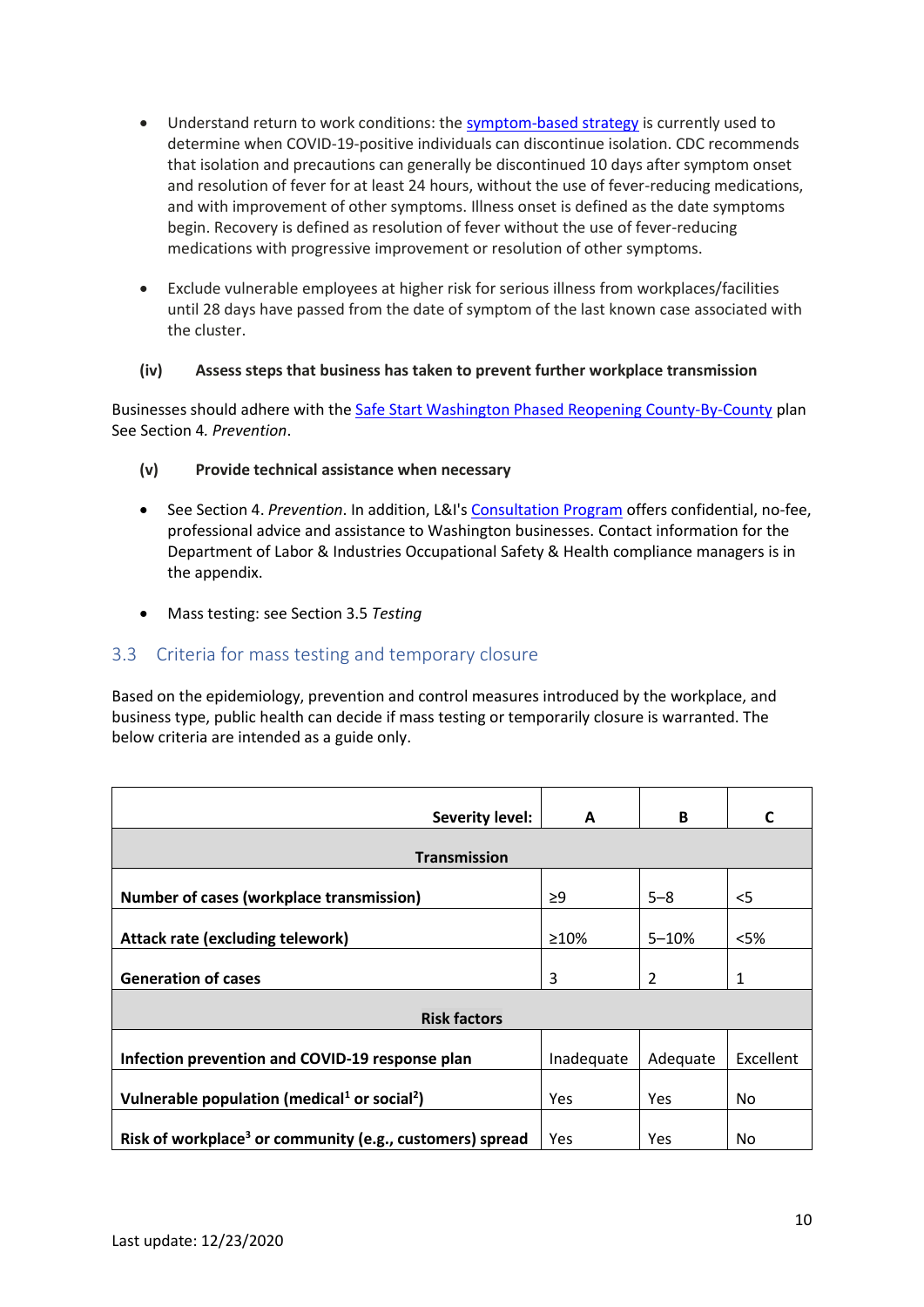|                                                     | <b>Transmission</b> |            | <b>Risk factors</b> |
|-----------------------------------------------------|---------------------|------------|---------------------|
| Site visit + close + test                           | One or more A       | <b>AND</b> | Any A or B          |
| Site visit + consider closing<br>+ consider testing | One or more B       | <b>AND</b> | Any A or B          |
| <b>Urgent remediation</b>                           | Any C               | <b>AND</b> | All A               |
| No need to close                                    | One B OR any C      | <b>AND</b> | Any B or C          |

**<sup>1</sup>** e.g., age or medical conditions

**<sup>2</sup>**e.g., people of color/vulnerable populations are overrepresented in the workforce: Native Hawaiian or Pacific Islanders (e.g., Marshallese), Latinx, temporary migrant workers, Native Americans. Also consider education-level, language spoken and cultural diversity in the workforce. Workplaces with non-English speaking population or low literacy may have an increased difficulty in communicating infection prevention and control measures.

<span id="page-10-0"></span>**<sup>3</sup>** Employees have close or prolonged contact with each other (e.g., production line)

## 3.4 Efficient contact tracing in the workplace

It is assumed that case-patients do not always identify all their workplace contacts (i.e., co-workers and customers) during their interview. This is because case-patients might be unwilling or unable to provide contact information for people outside of their close social network. Public health should therefore work with employers to elicit workplace contacts.

#### **Working with employers to elicit contacts**

Work with the workplace point of contact (POC) for COVID-19 outbreaks (typically human resources, occupational health, manager, owner) to establish a list of potentially exposed employees and customers. The name(s) of COVID-19-positive employees can be shared with the point of contact without permission from the case-patient, as long as sharing the information is in the interest of a public health investigation.

Before sharing personal health information with the POC, emphasize that that the Americans with Disabilities Act requires them to keep the information private in a secure manner, and that the name of the employee cannot be revealed to other employees or to customers.

Contact elicitation can be achieved by talking with managers, or using timesheets, employee logs, timetables, badge-in, or even surveillance cameras. Some employers will send a list of any people that had contact with the case-patient, even if they do not meet the definition of close contact. If this occurs, public health will need to work with the employer to narrow the list down to the people that are true exposures during the contagious period of the case-patient. This can be particularly challenging if the employee cannot be named. In this situation, several options are possible:

• Call the case-patient back and go through the entire list provided by the employee to identify contacts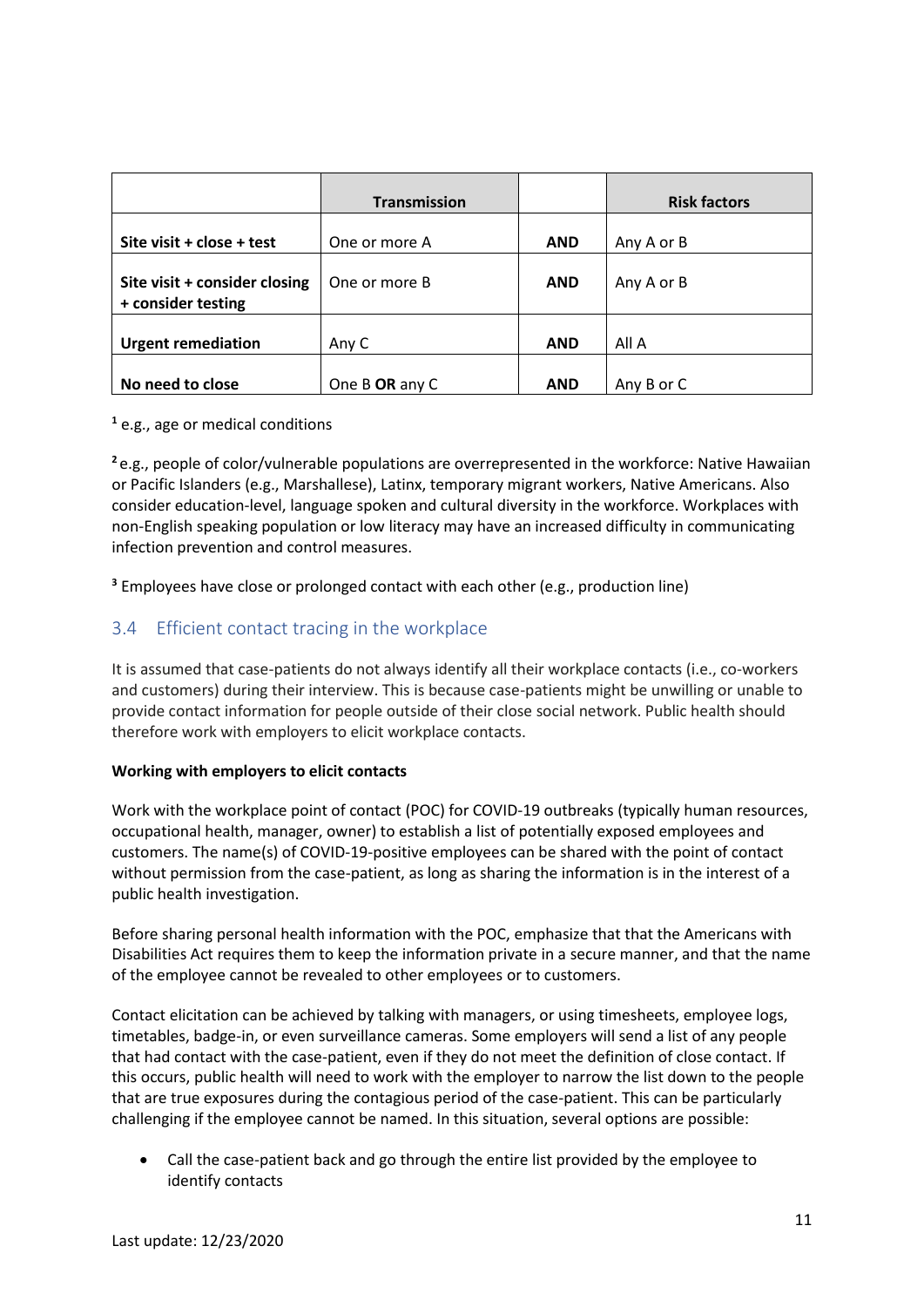- Secure written permission with the case-patient to disclose their names to potentially exposed employees
- If it cannot be determined which employees were exposed, consider mass testing

#### **Contact tracing by employers**

Many medium and large sized businesses are conducting contact tracing among their workforce and customers upon hearing of a COVID-19-positive employee who went to work will contagious. The initiative by employers to take such action likely reduces the interval between laboratory notification of the COVID-19-positive employee and contact elicitation among co-workers and customer.

Until sufficient capacity exists to follow up with every employer, it is recommended that public health works closely with large employers so that they can begin contact tracing and notification in a timely manner. Jurisdictions that chose to partner with employers in this manner should consider the following:

- Public health has worked with a business previously and has reviewed their contact tracing procedures
- Public health is confident in the employer's capacity and integrity in performing contact tracing
- Public health and business agree on timely sharing of a list of exposed contacts
- Public health has approved the information that is provided by the business to exposed contacts. A template letter is attached in the Appendix.

A [checklist for what employers should do if an employee went to work while contagious](https://www.doh.wa.gov/Portals/1/Documents/1600/coronavirus/WorkplaceContactAndCaseList.xlsx) is available for download as an XLS spreadsheet.

#### <span id="page-11-0"></span>3.5 Workplace testing

The health officer of each local health jurisdiction has the authority to specify the recommended testing strategy and the local health jurisdiction will coordinate with local healthcare providers as needed. All testing is to be performed with a respiratory sample submitted for COVID-19 nucleic acid (PCR) or antigen testing. The health officer has authority to order testing for **all** employees to identify both symptomatic and asymptomatic persons within the building or site and make site specific isolation and quarantine orders.

Employers must be accompanied by public health throughout the process and carefully explain the objectives and interpretation of point prevalence testing. In particular, employers should be advised that a negative test does not allow exposed employees to discontinue quarantine; for asymptomatic essential employees of a critical business who are in quarantine see section 3.2 (page 9).

Due to limited experience and evidence for point prevalence testing (mass testing) in the workplace, jurisdictions are recommended to follow Centers for Disease Control and Prevention (CDC) guidance (see below). Point prevalence surveys (PPS) should be accompanied by contact tracing to identify and quarantine all exposed persons. Strategies for testing include several options:

- Point prevalence surveys (PPS)
	- $\circ$  This will remove symptomatic and asymptomatic positive cases from the facility, thus decreasing the infectious load and buy time to implement IPC procedures.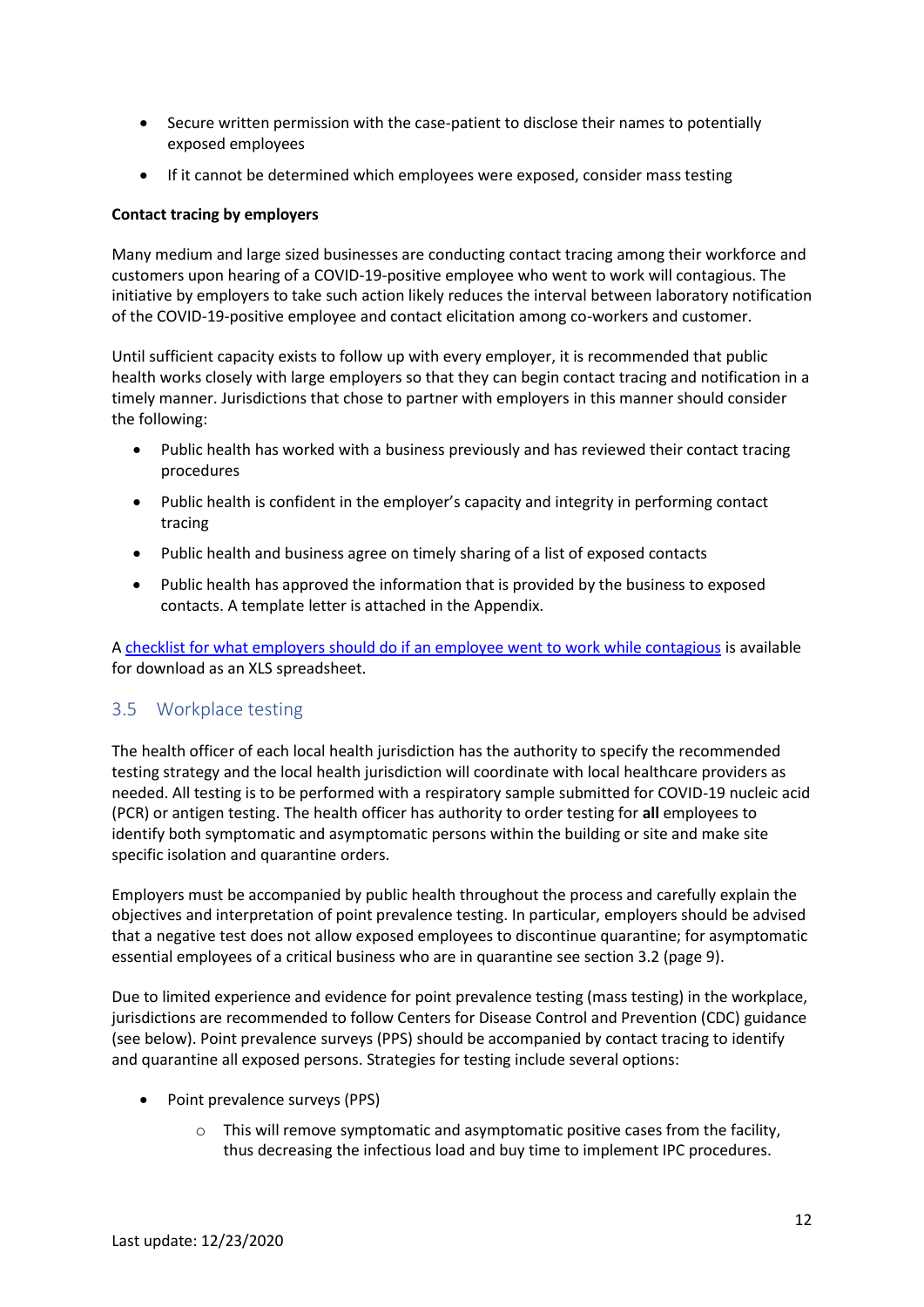- o PPS can be used to detect unrecognized exposure hotspots to strengthen infection control measures. In this case, testing should be accompanied by case investigations to determine risk factors (work locations or work responsibilities).
- o For facilities reluctant to implemented infection control and prevention measures, PPS will indicate true prevalence and serve as an argument to implement control measures.
- $\circ$  PPS should be considered when it is not possible to determine which employees were exposed. This should however be limited within reason, for example employees that work in the same facility and the same shift.
- o Repeat PPS can be used to remove symptomatic and asymptomatic positive cases from the facility to decrease the infectious load and protect employees. Determining the testing interval is principally determined by logistical factors (number of tests needed and resources available), with the consideration that the longer the testing interval, the higher the potential for unknown cases to transmit in the workplace.

Strategies to reduce the number of required tests include:

- Targeted sampling of employees with COVID-like symptoms.
- Targeted sampling of exposed employees.
- Pooled sampling of employees (e.g., 5-10 tested together): this method has not yet been tried in Washington State. While this can identify presence of infection in the workforce, the disadvantage of this method is that in the event of a positive case, all employees in a positive pool need to be retested individually to find the positives.

#### **Additional references:**

- [Testing Strategy for Coronavirus \(COVID-19\) in High-Density Critical Infrastructure](https://www.cdc.gov/coronavirus/2019-ncov/community/worker-safety-support/hd-testing.html)  [Workplaces after a COVID-19 Case Is Identified](https://www.cdc.gov/coronavirus/2019-ncov/community/worker-safety-support/hd-testing.html)
- [SARS-CoV-2 Testing Strategy: Considerations for Non-Healthcare Workplaces](https://www.cdc.gov/coronavirus/2019-ncov/community/organizations/testing-non-healthcare-workplaces.html)

## <span id="page-12-0"></span>3.6 Workplace cluster follow up

Workplaces that meet the definition of a workplace cluster should be regularly followed up for 28 days after the date of symptom onset of the last known laboratory positive (PCR or antigen test) case. At this point the outbreak is considered over. Jurisdictions with limited capacity may choose to conduct a 14-day follow-up period only.

The frequency of follow-up during this period is at the discretion of the investigator, and will depend on the severity of the outbreak and the willingness of the workplace to cooperate with public health.

## <span id="page-12-1"></span>3.7 Publishing businesses associated with clusters

Presently, DOH does not intend to publish a list of businesses associated with clusters and leaves the decisions to individual jurisdictions. The decision to publish a list of businesses should be carefully considered as it can reveal personal identifiable information (for small clusters and businesses), negatively impact relations between businesses and public health, and stigmatize employees. Conversely, publishing clusters is in the interest of transparency and, if well-handled, can mitigate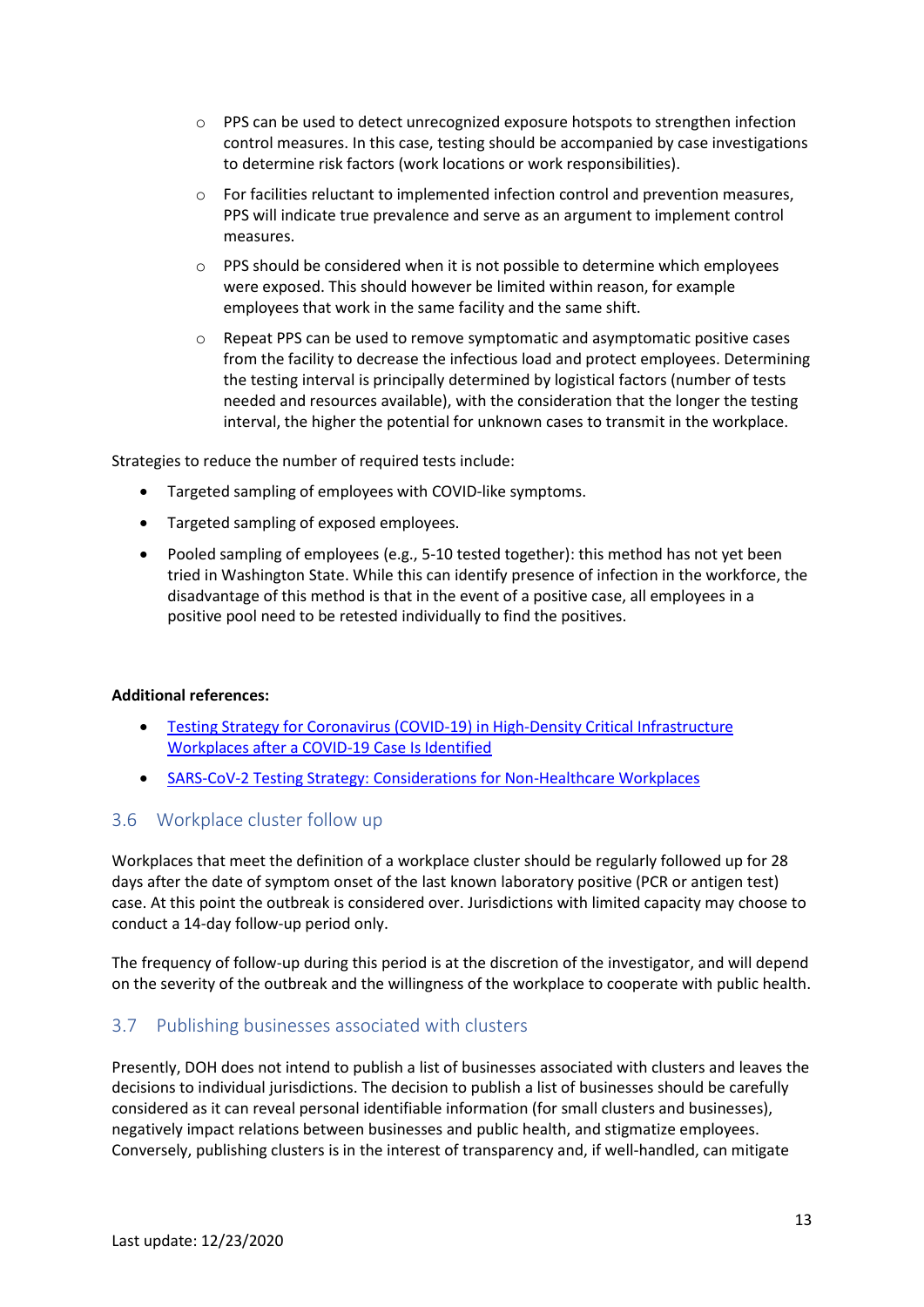responding to time-consuming Freedom of Information Act requests. Jurisdictions are welcome to contact DOH to discuss options.

#### <span id="page-13-0"></span>3.8 Instructions for completing a WDRS Event for COVID-19

Outbreaks in workplaces or other congregate settings should be reported to DOH. Any of the following is sufficient to report an outbreak to DOH:

- Create an outbreak event in WDRS and link all outbreak-associated cases (PCR or antigen positive; symptomatic with epi-link to the outbreak; or fatal case), or
- Complete and send in a[n outbreak reporting form](https://www.doh.wa.gov/Portals/1/Documents/5100/420-033-ReportForm-COVID19-Outbreak.pdf) (fax to 206-364-1060 or email to [doh-ncov-epi@doh.wa.gov\)](mailto:doh-ncov-epi@doh.wa.gov) including ID numbers for linked cases, or
- Report outbreak over the phone to the DOH duty epidemiologists at 206-418-5500
- To create an outbreak event in WDRS, a user with "outbreak manager permissions" can click the icon. Email [covid19wdrsdevs@doh.wa.gov](mailto:covid19wdrsdevs@doh.wa.gov) for help getting this permission.
- Outbreak cluster name: use the following format: "2020 LHJ\_name COVID-19 facility\_name facility\_unique\_id<sup>1</sup> cluster\_number<sup>2</sup>

<sup>1</sup> facility unique id is only needed for facilities with multiple locations: add city, street name, or facility number

 $2$  number of cluster: only needed if the same facility has repeated clusters

- Complete the "COVID-19 Outbreak" question package. Do not use the "Outbreak/Exposure Information" question package.
- Investigation status should be closed using conditions outlined in Section 3.6. *Workplace cluster follow up*
- Critical fields include: Investigation status, accountable county, site name and address, facility type and subtype, and date of first case symptom onset.
- Provide information about outbreak cases by linking case events to the outbreak event in WDRS (instructions available on the [WDRS User Group Sharepoint\)](https://doh.sp.wa.gov/sites/EXT/wdrsuser/Documents/Linking%20cases%20in%20WDRS%20step%20by%20step_07082020.pdf). This can replace completing the case count fields in the "COVID-19 Outbreak" summary question package.
- An automated roster linking process is available to link multiple cases to outbreak events:
	- Create a simple 3-column table in a .csv file. The LinkType should always be "Cluster"

| Case.CaseID | LinkTo                                      | LinkType |
|-------------|---------------------------------------------|----------|
|             | [CASE EVENT ID] [OUTBREAK EVENT ID] Cluster |          |
|             |                                             |          |

- Send the completed table t[o COVID19WDRSDevs@doh.wa.gov.](mailto:COVID19WDRSDevs@doh.wa.gov)
- Cases arising from secondary transmissions of cases associated with the cluster should not be counted as part of the cluster (see: [https://wwwnc.cdc.gov/eid/article/26/9/20-](https://wwwnc.cdc.gov/eid/article/26/9/20-2272_article) [2272\\_article\)](https://wwwnc.cdc.gov/eid/article/26/9/20-2272_article).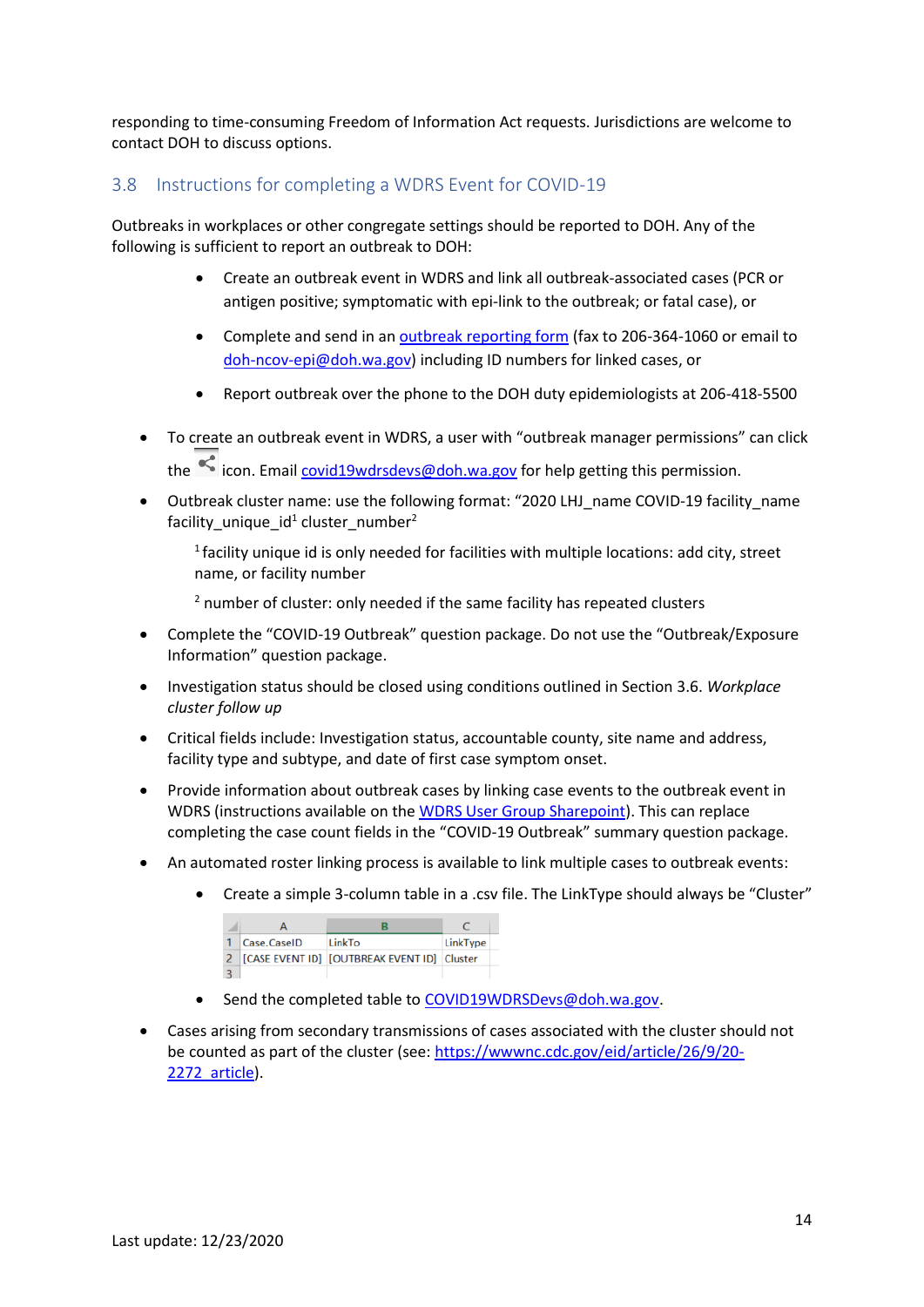## <span id="page-14-0"></span>4 Prevention

## <span id="page-14-1"></span>4.1 Employer responsibilities

Businesses are required to adhere to the [Governor's proclamation \(20](https://www.governor.wa.gov/sites/default/files/20-25.4%20-%20COVID-19%20Safe%20Start.pdf)-25.6) which mandates that "*no employer may operate, allow a customer to enter a business, conduct business, or employ employees unless the employer (a) cooperates with public health authorities in the investigation of cases, suspected cases, outbreaks, and suspected outbreaks of COVID-19; (b) cooperates with the implementation of infection control measures, including but not limited to isolation and quarantine and following the cleaning guidelines set by the CDC to deep clean and sanitize; (c) complies with all public health authority orders and directives; and (d) complies with all Department of Labor & Industries interpretive guidance, regulations, and rules and Department of Labor & Industriesadministered statutes. Cooperation and compliance requirements are listed in the [Reopening Plan](https://www.governor.wa.gov/sites/default/files/SafeStartPhasedReopening.pdf)*".

The [CDC Resuming Business Toolkit](https://www.cdc.gov/coronavirus/2019-ncov/community/resuming-business-toolkit.html) is designed to assist employers in slowing the spread of COVID-19 and lowering the impact in their workplace when reintegrating employees into non-healthcare business settings.

#### **Resources**

- [Safe Start Washington Phased Reopening County-By-County](https://www.governor.wa.gov/sites/default/files/SafeStartPhasedReopening.pdf)
- [Washington State Workplace and Employer Resources & Recommendations](https://www.doh.wa.gov/coronavirus/workplace)
- [Critical Infrastructure Sector Response Planning](https://www.cdc.gov/coronavirus/2019-ncov/community/critical-infrastructure-sectors.html)